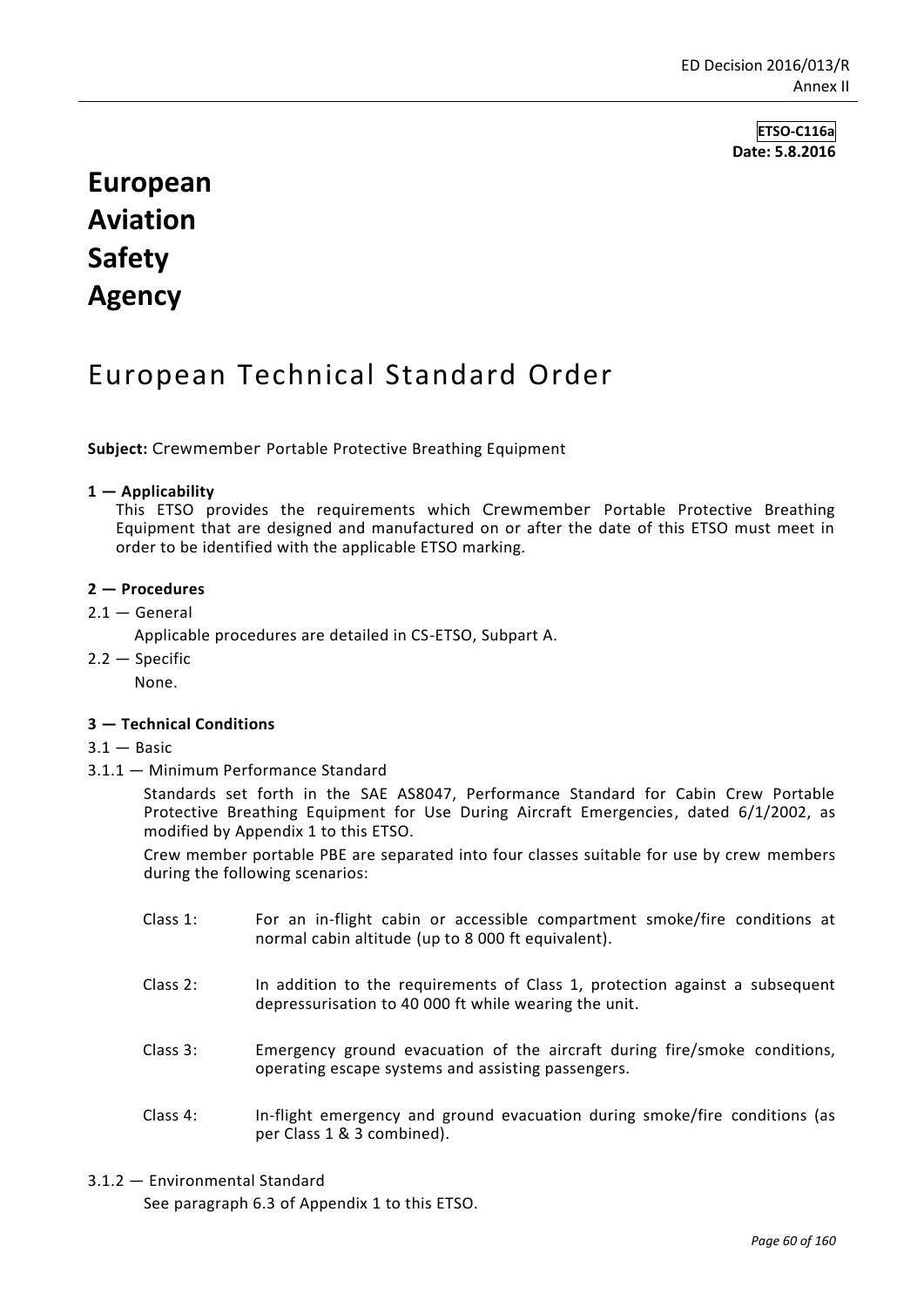#### **ETSO-C116a**

3.1.3 — Computer Software

None.

3.1.4 — Electronic Hardware Qualification

None.

3.2 — Specific

None.

3.2.1 — Failure Condition Classification See CS-ETSO, Subpart A, paragraph 2.4.

#### **4 — Marking**

4.1 — General

Marking as detailed in CS-ETSO, Subpart A, paragraph 1.2.

4.2 — Specific

In addition, the crew member's portable PBE shall be marked permanently and legibly with the class (see paragraph 3.1.1 above).

**5 — Availability of Referenced Document**

See CS-ETSO, Subpart A, paragraph 3.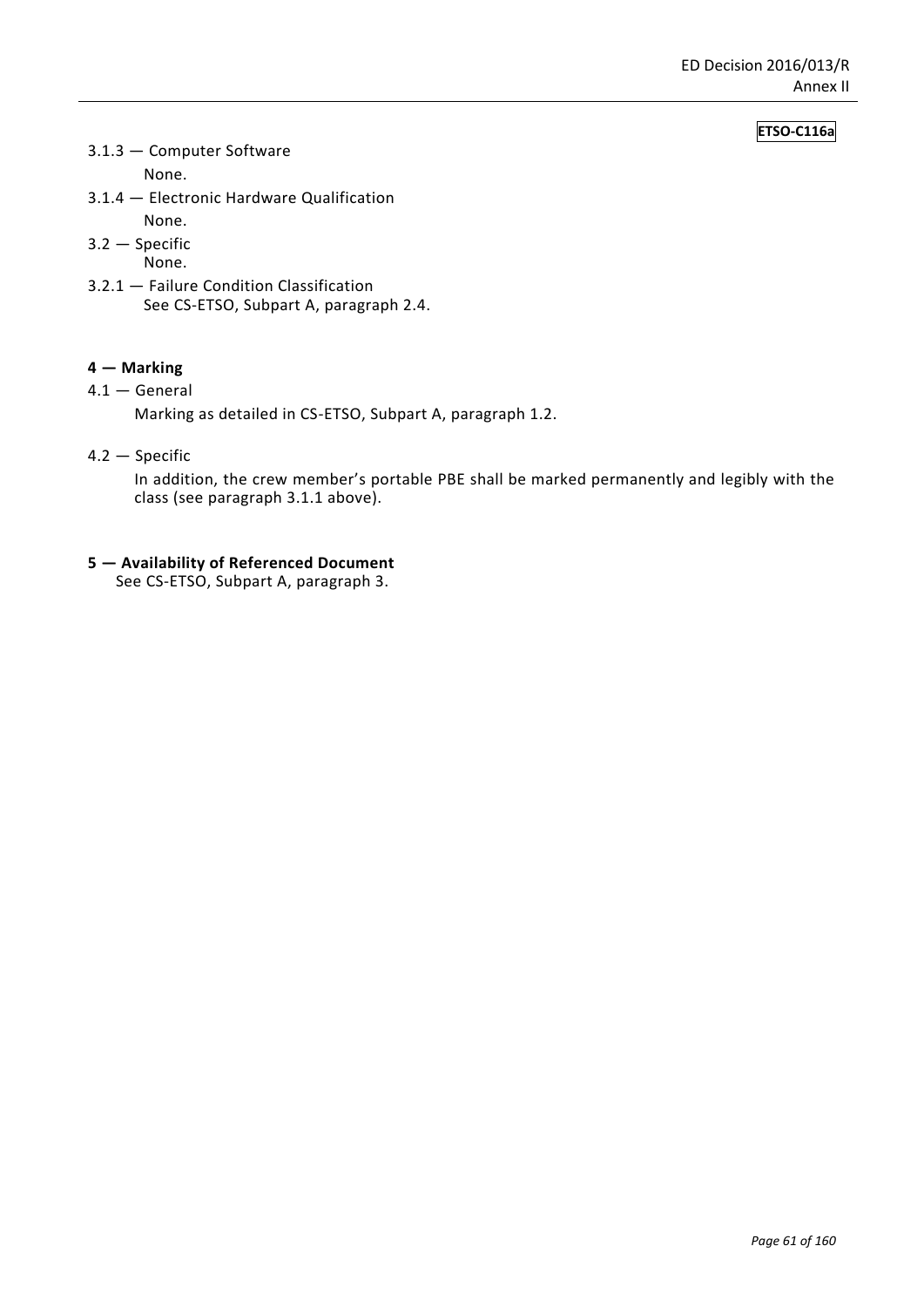#### **Appendix 1**

#### **MPS FOR CREWMEMBER PORTABLE PBE**

The applicable standard is SAE AS8047, Performance Standard for Cabin Crew Portable Protective Breathing Equipment for Use During Aircraft Emergencies, dated 6/1/2002. It shall be modified as follows:

| SAE AS 8047 section:         | <b>Action:</b>                                                                                                                |
|------------------------------|-------------------------------------------------------------------------------------------------------------------------------|
| Section 1.1 Scope:           | To be disregarded.                                                                                                            |
| Paragraph 2.1                | The following documents shall be added:                                                                                       |
| <b>Applicable Documents:</b> | AS 8026A, Crewmember Demand Oxygen Mask for Transport Category<br>Aircraft                                                    |
|                              | AS 1303A, Portable Chemical Oxygen                                                                                            |
|                              | To be revised:                                                                                                                |
|                              | CS-25, Certification Specifications Large Aeroplanes                                                                          |
|                              | AS 8010C, Aviator's Breathing Oxygen Purity Standard                                                                          |
|                              | AS 8031A, Personal Protective Devices for Toxic and Irritating<br>Atmospheres, Air Transport Crew Members                     |
|                              | ETSO-C99a, Flight Deck (Sedentary) Crewmember Protective Breathing<br>Equipment                                               |
|                              | ETSO-C69c, Emergency Evacuation Slides, Ramps and Slide/Ramp<br>Combinations                                                  |
|                              | ASTM D1149, Standard Test Method for Rubber Deterioration - Surface<br>Ozone Cracking in a Chamber                            |
|                              | ASTM D624, Standard Test Method for Tear Strength of Conventional<br>Vulcanized Rubber and Thermoplastic Elastomers           |
|                              | ASTM D750, Standard Test Method for Rubber Deterioration Using<br><b>Artificial Weathering Apparatus</b>                      |
|                              | ASTM D228, Abrasion Resistance                                                                                                |
|                              | ASTM D1922-REVA, Standard Test Method for Propagation Tear<br>Resistance of Plastic Film and Thin Sheeting by Pendulum Method |
|                              | ASTM D1004, Standard Test Method for Initial Tear Resistance of Plastic<br>Film and Sheeting                                  |
|                              | ASTM D2582, Standard Test Method for Puncture-Propagation Tear<br>Resistance of Plastic Film and Thin Sheeting                |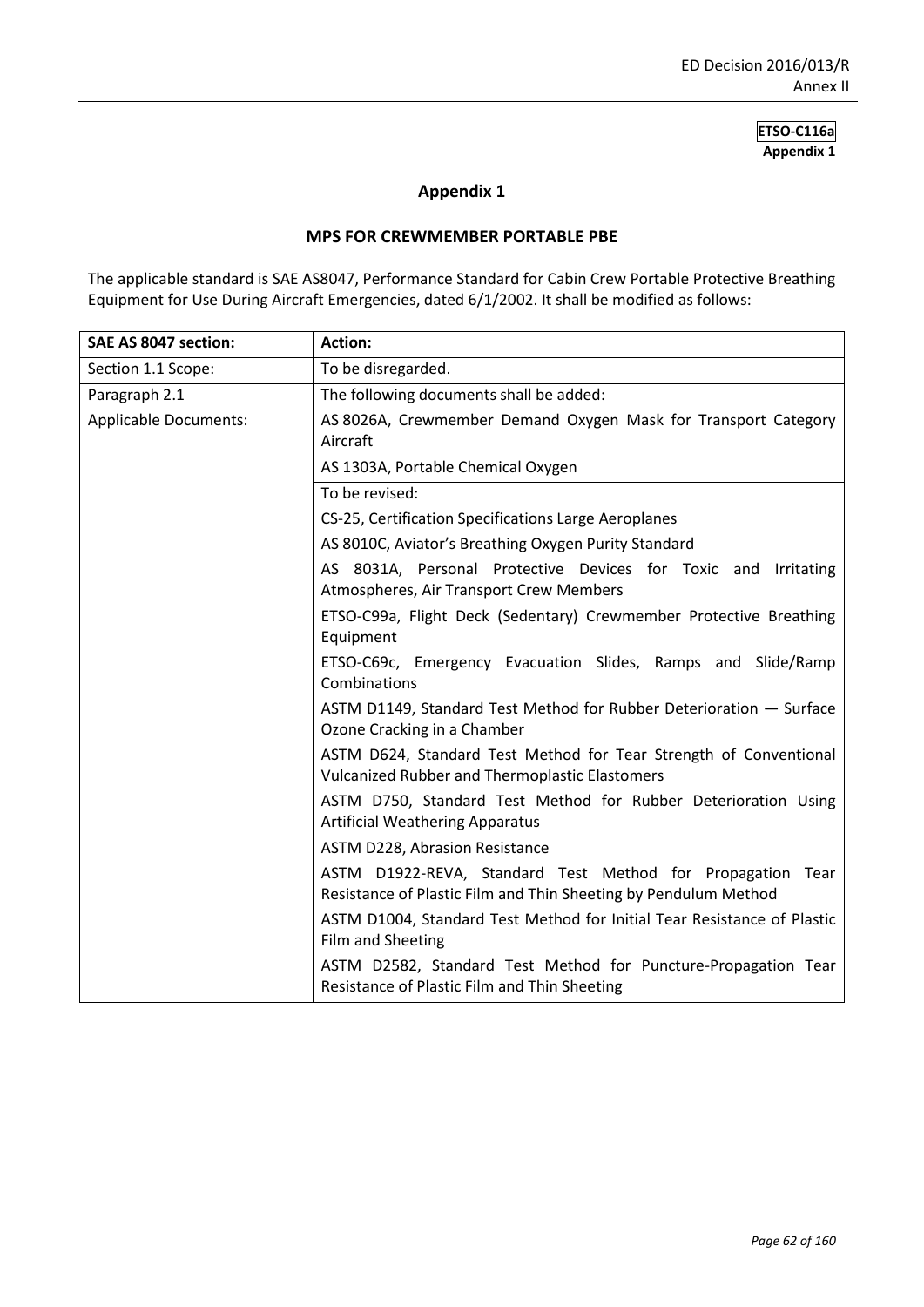## **Appendix 1**

| SAE AS 8047 section: | <b>Action:</b>                                                                                                                                                                                                                                                                                                                                                                              |
|----------------------|---------------------------------------------------------------------------------------------------------------------------------------------------------------------------------------------------------------------------------------------------------------------------------------------------------------------------------------------------------------------------------------------|
| Paragraph 3.1.1      | Following paragraphs to be added:                                                                                                                                                                                                                                                                                                                                                           |
|                      | 3.1.1 Unit must be a self-contained device, (containing a supply or source<br>of breathable gas) which will not increase the risk to the user or the<br>aircraft during storage or use, and must satisfy the requirements of the<br>applicable sections of CS 25.1439 and the required operational<br>regulations.                                                                          |
|                      | 3.1.1.1 Breathable gas source may be either oxygen or air.                                                                                                                                                                                                                                                                                                                                  |
|                      | 3.1.1.2 Use of a chemical oxygen generator is an acceptable alternative.                                                                                                                                                                                                                                                                                                                    |
|                      | 3.1.1.3 Breathable gas must meet the gas standard for purity, SAE AS8010<br>Rev C, Aviator's Breathing Oxygen Purity Standard. For air, compliance<br>with the purity standards in AS8010C, Table 2, Constituent Maximum<br>Concentrations for Chemical Oxygen, has to be shown.<br>Type IV chemically-generated oxygen for emergency-use shall be used.                                    |
| Paragraph 3.1.2      | To be revised:                                                                                                                                                                                                                                                                                                                                                                              |
|                      | 3.1.2 Portable PBE unit must adequately protect any adult (within the 5th<br>percentile female (107 lbs, 11.1-inch neck circumference) to 95th<br>percentile male (220 lbs, 16.4-inch neck circumference) body dimensions),<br>including spectacle users. To demonstrate compliance with spectacles,<br>eyeglasses must be a minimum of 152 mm (6 inches) wide by 51 mm (2<br>inches) high. |
|                      | 3.1.2.1 Facepiece designers should consider extremes of Naison-Menton,<br>Bizygomatic, Bigonial and Naison-Supramentale measurements and other<br>applicable anthropometric data to provide a device with adequate fit.<br>Sources of data are listed in paragraph 2.                                                                                                                       |
|                      | 3.1.2.2 Limitations/recommendations shall be included in the IM/CMM<br>(required in paragraph 5.b of this ETSO) for using portable PBE with long<br>hair and/or beards.                                                                                                                                                                                                                     |
|                      | 3.1.2.3 The size of the portable PBE unit when donned must allow the<br>wearer to pass through any access opening 18 inches (460 mm) $\times$ 18<br>inches (460 mm) to investigate and/or combat an in-flight fire.                                                                                                                                                                         |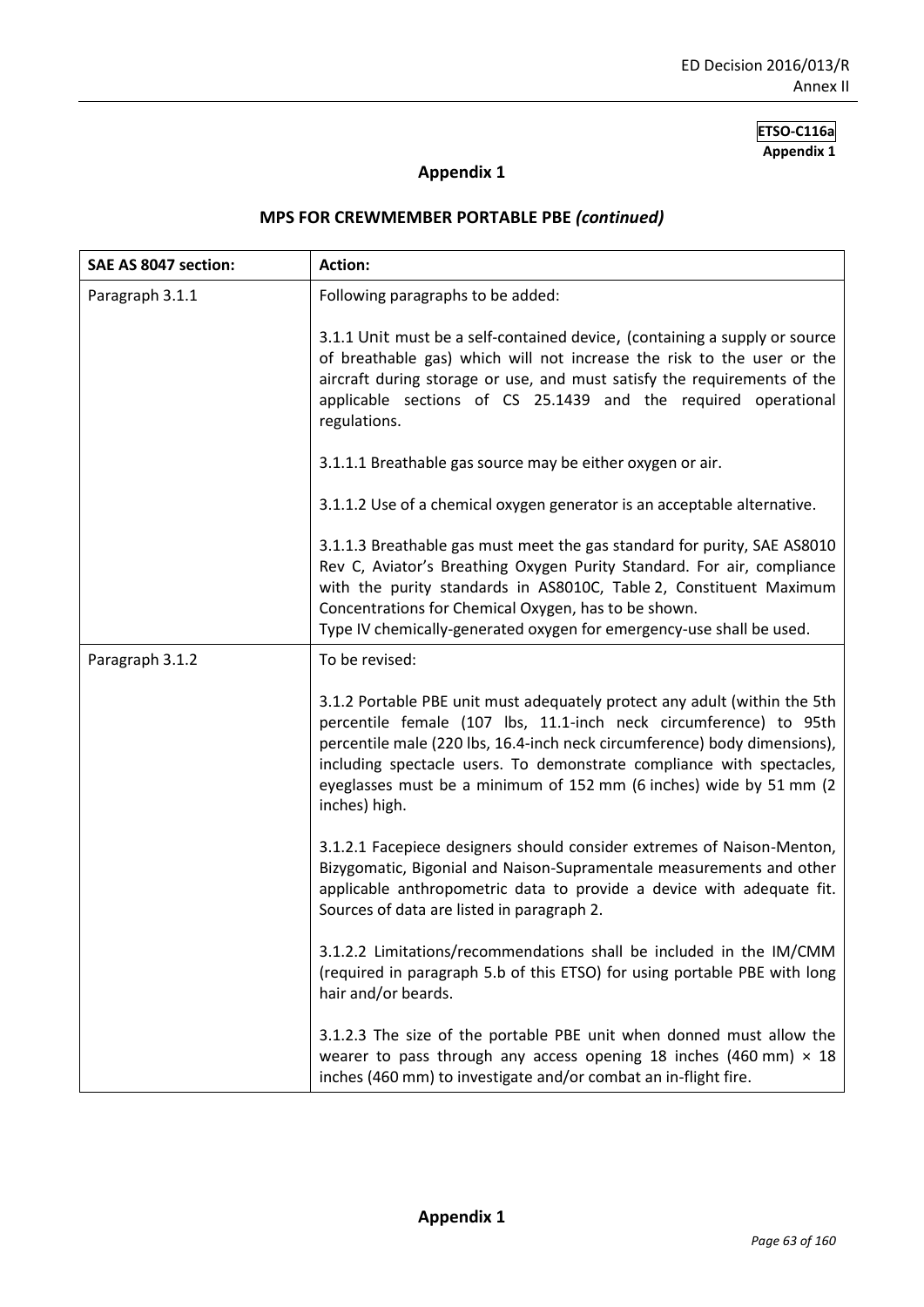| SAE AS 8047 section: | <b>Action:</b>                                                                                                                                                                                                                                                                                                                                      |
|----------------------|-----------------------------------------------------------------------------------------------------------------------------------------------------------------------------------------------------------------------------------------------------------------------------------------------------------------------------------------------------|
| Paragraph 3.1.4      | To be revised:                                                                                                                                                                                                                                                                                                                                      |
|                      | 3.1.4 Failure of the unit to operate or to cease operation must be<br>apparent to the user. This must be accomplished with aural and/or visual<br>warning that also must activate at gas supply exhaustion.                                                                                                                                         |
| Paragraph 3.1.5      | To be disregarded.                                                                                                                                                                                                                                                                                                                                  |
| Paragraph 3.1.6      | To be revised:                                                                                                                                                                                                                                                                                                                                      |
|                      | 3.1.6 Unit must not cause a hazard when stored, in use, or during<br>inadvertent operation.                                                                                                                                                                                                                                                         |
| Paragraph 3.1.8      | To be revised:                                                                                                                                                                                                                                                                                                                                      |
|                      | 3.1.8 The portable PBE unit must have a 98 % minimum reliability factor<br>at 90% confidence level during its design service life. A shelf life,<br>operational limit and/or maintenance interval must be established and<br>included in the CMM.                                                                                                   |
| Paragraph 3.1.10     | To be revised:                                                                                                                                                                                                                                                                                                                                      |
|                      | 3.1.10 Portable PBE must wear comfortably in use leaving both hands<br>free. It must not displace during normal tasks of locating and combating a<br>fire, such as crawling, kneeling or running.                                                                                                                                                   |
| Paragraph 3.1.11     | To be revised:                                                                                                                                                                                                                                                                                                                                      |
|                      | 3.1.11 Hoods, Full-Face Masks with Lenses, and/or Integral Goggles                                                                                                                                                                                                                                                                                  |
|                      | 3.1.11.1 Range of Vision: Portable PBE must permit peripheral vision in<br>the horizontal meridian of at least 120 degrees (60 degrees on each side<br>of the centre point) and in the vertical meridian of at least 60 degrees (40<br>degrees above and 20 degrees below the centre point) when evaluated by<br>standard arc perimeter techniques. |
|                      | 3.1.11.2 Fogging: The portable PBE shall be designed to minimise<br>moisture condensation on the inside surface, or include a means of<br>preventing or removing any moisture that may condense on surfaces<br>during use.                                                                                                                          |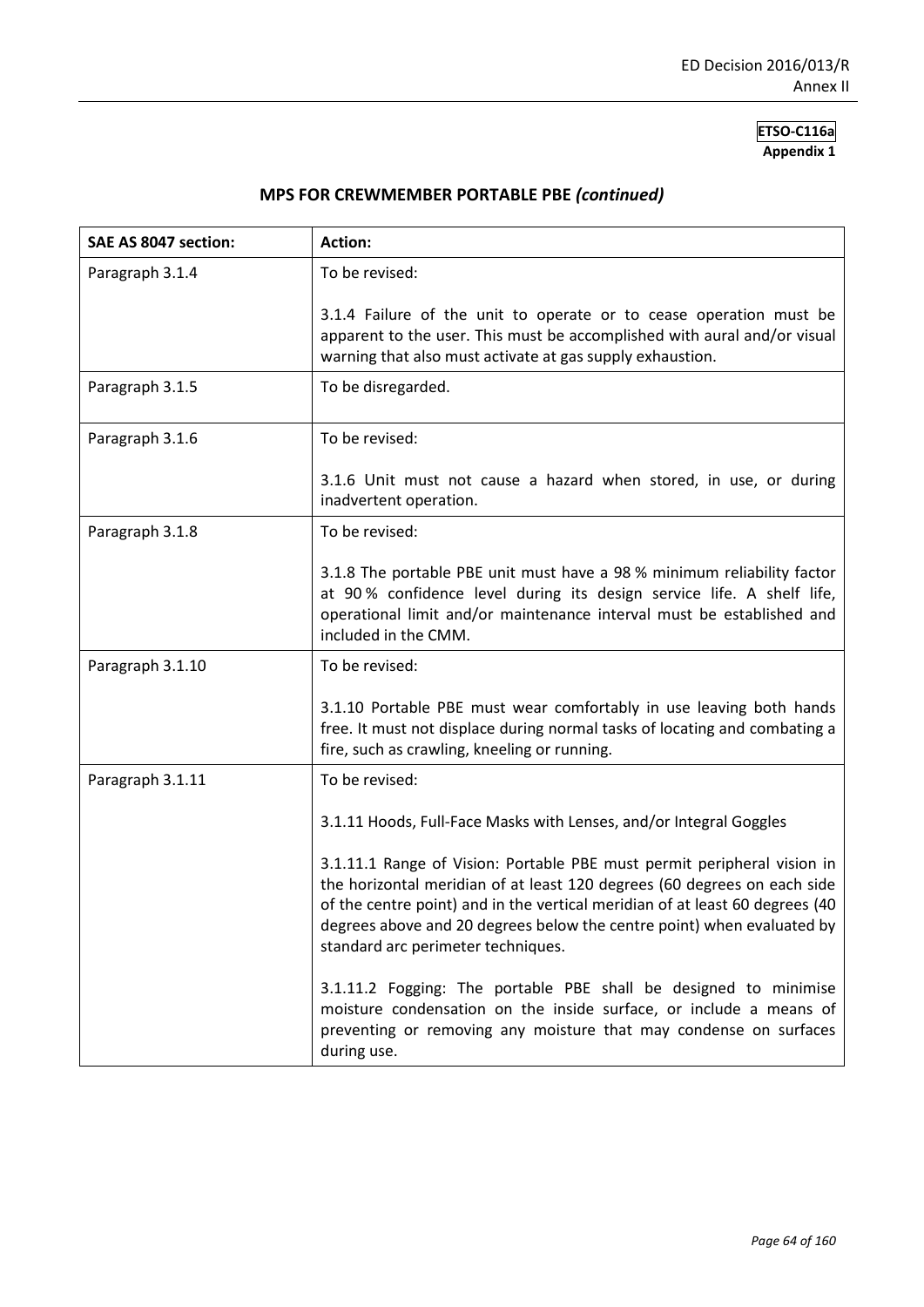# **Appendix 1**

| SAE AS 8047 section: | <b>Action:</b>                                                                                                                                                                                                                                                                                                                                                                                                                                                                                                                                                                                       |
|----------------------|------------------------------------------------------------------------------------------------------------------------------------------------------------------------------------------------------------------------------------------------------------------------------------------------------------------------------------------------------------------------------------------------------------------------------------------------------------------------------------------------------------------------------------------------------------------------------------------------------|
| Paragraph 3.1.12     | To be revised:                                                                                                                                                                                                                                                                                                                                                                                                                                                                                                                                                                                       |
|                      | 3.1.12 Portable PBE must allow intelligible two-way communication,<br>including the use of airplane interphone (handset or microphone) and<br>megaphone. User must be able to communicate with another user or<br>non-user at a distance of at leastfour meters. Use a background noise of<br>65db and a user communication sound level of 85db or equivalent<br>method.                                                                                                                                                                                                                             |
| Paragraph 3.1.15     | New paragraph to be added:                                                                                                                                                                                                                                                                                                                                                                                                                                                                                                                                                                           |
|                      | 3.1.15 Material used to fabricate the unit must be puncture/tear-<br>resistant.                                                                                                                                                                                                                                                                                                                                                                                                                                                                                                                      |
| Paragraph 3.2.1      | To be revised:                                                                                                                                                                                                                                                                                                                                                                                                                                                                                                                                                                                       |
|                      | 3.2.1 Average inspiratory limits must be within the following:<br>Carbon dioxide concentration level at mouth/nose must not<br>exceed 4% at sea level. Concentration may increase to 5% at<br>sea level for a period not to exceed 2 minutes.<br>Carbon monoxide level must not exceed 50 ppm, time-weighted<br>average.<br>Chloride level must not exceed 1 ppm, time weighted-average.                                                                                                                                                                                                             |
| Paragraph 3.2.2      | To be revised:                                                                                                                                                                                                                                                                                                                                                                                                                                                                                                                                                                                       |
|                      | 3.2.2 When a user puts on portable PBE, the unit must be self-purging by<br>enough breathable gas to ensure one complete dead volume<br>displacement within 20 seconds of initial operation.                                                                                                                                                                                                                                                                                                                                                                                                         |
| Paragraph 3.2.3      | To be revised:                                                                                                                                                                                                                                                                                                                                                                                                                                                                                                                                                                                       |
|                      | 3.2.3 Portable PBE must protect the user against toxic fumes and smoke.<br>The test procedures in AS 8031A shall be used. An alternative challenge<br>gas may be used. Aerosols, such as sodium chloride (NaCl) or corn oil are<br>not acceptable as an alternative. Component sensitivity to particle size<br>and the potential to precipitate on the unit surface make aerosols<br>unacceptable to measure a contaminant protection factor. User's eyes,<br>nose, and mouth must be protected to 0.05 mean contaminant protection<br>factor during the work profiles specified in paragraph 3.2.4. |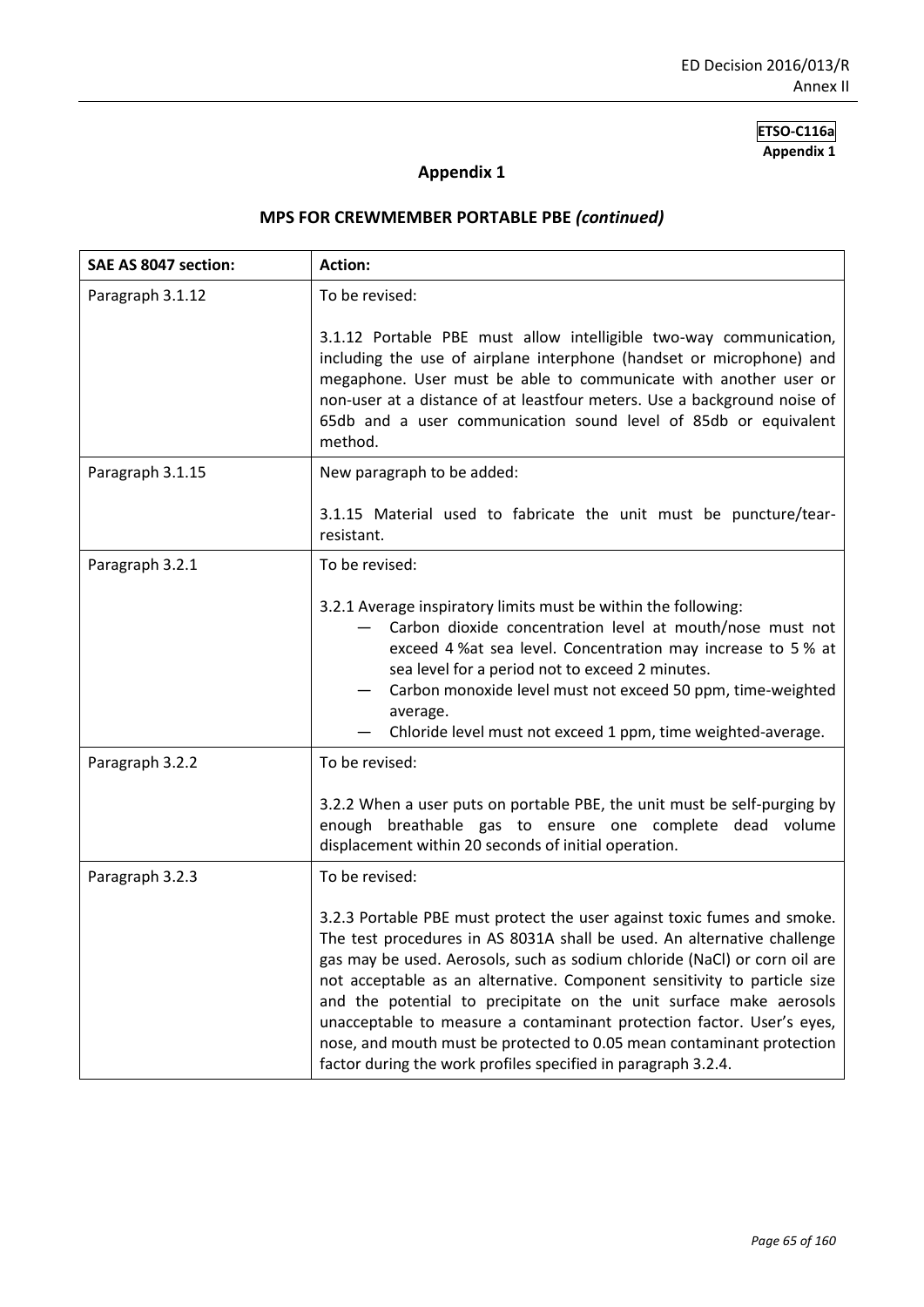# **Appendix 1**

| SAE AS 8047 section:          | <b>Action:</b>                                                                                                                                                                                                                                                                                                                                               |
|-------------------------------|--------------------------------------------------------------------------------------------------------------------------------------------------------------------------------------------------------------------------------------------------------------------------------------------------------------------------------------------------------------|
| Paragraph 3.2.4               | First sentence to be revised:                                                                                                                                                                                                                                                                                                                                |
|                               | 3.2.4 Portable PBE must provide the minimum required protection for the<br>following work profiles, at an ambient 70 °F (21.1 °C) for the intended<br>population (generally 107 to 220 lb).                                                                                                                                                                  |
| Paragraph 3.2.5               | To be revised:                                                                                                                                                                                                                                                                                                                                               |
|                               | 3.2.5 Internal temperature of the portable PBE must not exceed 104 °F<br>(40 °C) wet bulb at an ambient temperature of + 70 °F (21.1 °C).                                                                                                                                                                                                                    |
| Paragraph 3.2.6               | To be revised:                                                                                                                                                                                                                                                                                                                                               |
|                               | 3.2.6 Portable PBE must function satisfactorily in a 212 °F (100 °C)<br>environment, where the internal temperatures must not exceed 122 °F<br>(50 °C) wet bulb for a 2-minute exposure.                                                                                                                                                                     |
| Paragraph 3.2.9               | To be revised:                                                                                                                                                                                                                                                                                                                                               |
|                               | 3.2.9 Portable PBE must operate at a mean positive pressure and<br>incorporate a relief valve(s) to prevent over-pressurisation.                                                                                                                                                                                                                             |
| Paragraph 3.2.10              | To be revised:                                                                                                                                                                                                                                                                                                                                               |
|                               | 3.2.10 Portable PBE must support peak flows of 250 liters per minute<br>(LPM) and must be capable of supporting a minute breathing minute<br>volume of 80 litres for a 30-second period at any time throughout its<br>operation.                                                                                                                             |
| Paragraph 3.2.11              | To be revised:                                                                                                                                                                                                                                                                                                                                               |
|                               | 3.2.11 Portable PBE must be easily put on and activated, after the user<br>gains access to the stowed unit within 15 seconds. The unit shall be<br>designed so it can be donned and worn by users wearing eyeglasses, as<br>specified in paragraph 3.1.2. Unit face must not displace eyeglasses or be<br>flexible enough to allow adjustment of eyeglasses. |
| <b>Section 4 CONSTRUCTION</b> | To be disregarded.                                                                                                                                                                                                                                                                                                                                           |
| Paragraph 6                   | To be revised:                                                                                                                                                                                                                                                                                                                                               |
|                               | <b>TESTING PROCEDURES:</b>                                                                                                                                                                                                                                                                                                                                   |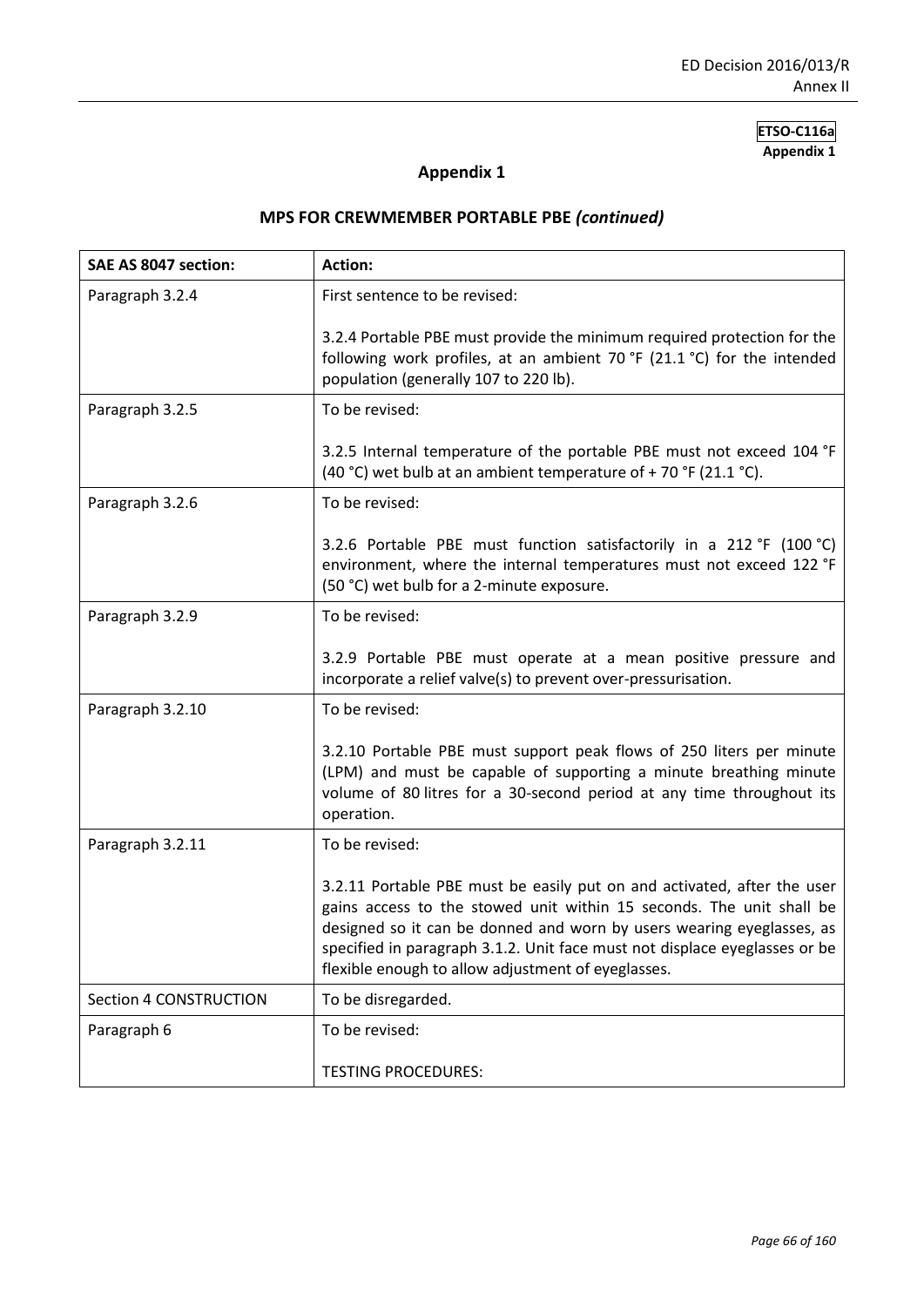# **Appendix 1**

| SAE AS 8047 section: | <b>Action:</b>                                                                                                                                                                                                                                                                                                                                   |
|----------------------|--------------------------------------------------------------------------------------------------------------------------------------------------------------------------------------------------------------------------------------------------------------------------------------------------------------------------------------------------|
| Paragraph 6.1        | First sentence to be revised:                                                                                                                                                                                                                                                                                                                    |
|                      | Manufacturer of the portable PBE is responsible for performing the<br>required tests in paragraph 3.2 to verify its performance.                                                                                                                                                                                                                 |
| Paragraph 6.2        | To be disregarded.                                                                                                                                                                                                                                                                                                                               |
| Paragraph 6.2        | New paragraph to be added:                                                                                                                                                                                                                                                                                                                       |
|                      | 6.2 FLAMMABILITY. All materials used in the portable PBE and any<br>stowage container/case (including insulation on electrical wires) in a<br>typical installed arrangement must be self-extinguishing.<br>Materials must comply with CS 25.853(a), Appendix F, Part I (a)(1)(iv).<br>6.2.1 Any exposed portions of the portable PBE and stowage |
|                      | container/case must withstand a radiant heat flux of 1.0 BTU/ft <sup>2</sup> per<br>second for 60 seconds, and remain functional when exposed to it.                                                                                                                                                                                             |
|                      | 6.2.2 Radiant heat flux source must be of sufficient size so the portable<br>PBE, any stowage container/case, and exposed parts of the unit are<br>exposed in a manner that creates the heat flux at all the surfaces, in a<br>typical as installed arrangement.                                                                                 |
|                      | 6.2.3 Portable PBE must protect the user's head and neck from dripping<br>392 °F (200 °C) plastic materials and withstand an 1832 °F (1000 °C)<br>flame for 5 seconds without material penetration while operating.                                                                                                                              |
|                      | 6.2.3.1 Protection from dripping plastic material may be tested by several<br>methods. One is to ignite a polypropylene rod and allow the drops to<br>impinge on the various external materials, seams, and transparency.<br>Adjust the drop height so that the drop contact temperature is at least<br>392 °F (200 °C).                         |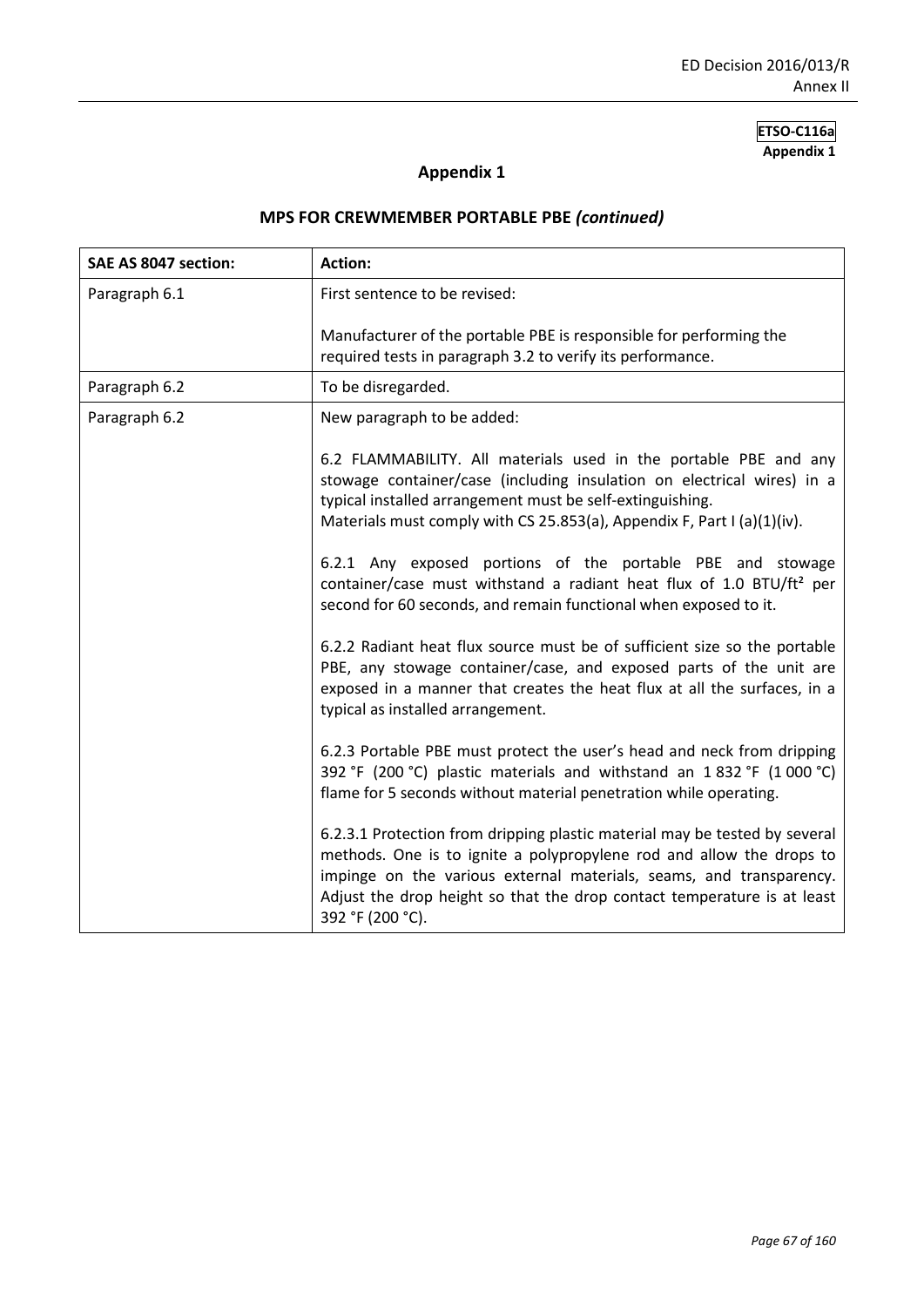### **Appendix 1**

| SAE AS 8047 section:      | <b>Action:</b>                                                                                                                                                                                                                                                                                                                                                                                                                                                                                                                                                                                                                                                                                                                                                                                                                                                                                                                                                                                                                                                                                                                                                                                    |
|---------------------------|---------------------------------------------------------------------------------------------------------------------------------------------------------------------------------------------------------------------------------------------------------------------------------------------------------------------------------------------------------------------------------------------------------------------------------------------------------------------------------------------------------------------------------------------------------------------------------------------------------------------------------------------------------------------------------------------------------------------------------------------------------------------------------------------------------------------------------------------------------------------------------------------------------------------------------------------------------------------------------------------------------------------------------------------------------------------------------------------------------------------------------------------------------------------------------------------------|
| Paragraph 6.2 (continued) | 6.2.3.2 The 5-second 1832 °F (1000 °C) test is meant to protect a crew<br>member wearing the portable PBE from an unexpected flame lick. Two<br>main concerns are failure of the unit that would injure the wearer, and<br>leakage of the breathable atmosphere that could produce an explosion or<br>hazard. The test rig must expose the unit, while operating, to a 1 832 °F<br>(1 000 °C) flame envelope. One company has used German Teklu burners<br>with a flow rate of about 21 liters per minute. The flow rate and distance<br>of the burner to the surface of the PBE unit being tested shall be adjusted<br>to obtain the required temperature. In most cases the flame plume<br>developed will not expose the complete unit. A segment can be passed<br>through the flame plume to obtain the 5-second exposure period and<br>then the unit can be rotated to the next segment and passed through the<br>flame plume, and so forth, until the complete unit has been tested.<br>Making a visual (videotape) record of this test might be useful<br>documentation, in addition to the measured parameters.<br>6.2.4 Heat Release and Smoke Density. Exposed panels/surfaces totalling |
|                           | more than one square foot in surface area must meet the heat release<br>and smoke density requirements of CS 25.853, Appendix F, Parts IV and V.<br>Guidance on these test requirements can be found in the Aircraft<br>Fire<br>Test<br>Handbook,<br>DOT/FAA/AR-00/42,<br><b>Materials</b><br>at<br>www.fire.tc.faa.gov/handbook.stm.                                                                                                                                                                                                                                                                                                                                                                                                                                                                                                                                                                                                                                                                                                                                                                                                                                                             |
|                           | 6.2.5 Battery Qualification. If the equipment uses a lithium battery as a<br>power source, battery must meet the applicable battery standards:                                                                                                                                                                                                                                                                                                                                                                                                                                                                                                                                                                                                                                                                                                                                                                                                                                                                                                                                                                                                                                                    |
|                           | 6.2.5.1 ETSO-C142a, Non-Rechargeable Lithium Cells and Batteries (see<br>RTCA, Inc. document RTCA/DO-227, Minimum Operational Performance<br>Standards for Lithium Batteries, dated June 23, 1995), or most current<br>revision.                                                                                                                                                                                                                                                                                                                                                                                                                                                                                                                                                                                                                                                                                                                                                                                                                                                                                                                                                                  |
|                           | 6.2.5.2 ETSO-C179a, Rechargeable Lithium Cells and Lithium Batteries (see<br>UL 1642, Standard for Safety for Lithium Batteries, fourth edition, dated<br>September 19, 2005).                                                                                                                                                                                                                                                                                                                                                                                                                                                                                                                                                                                                                                                                                                                                                                                                                                                                                                                                                                                                                    |